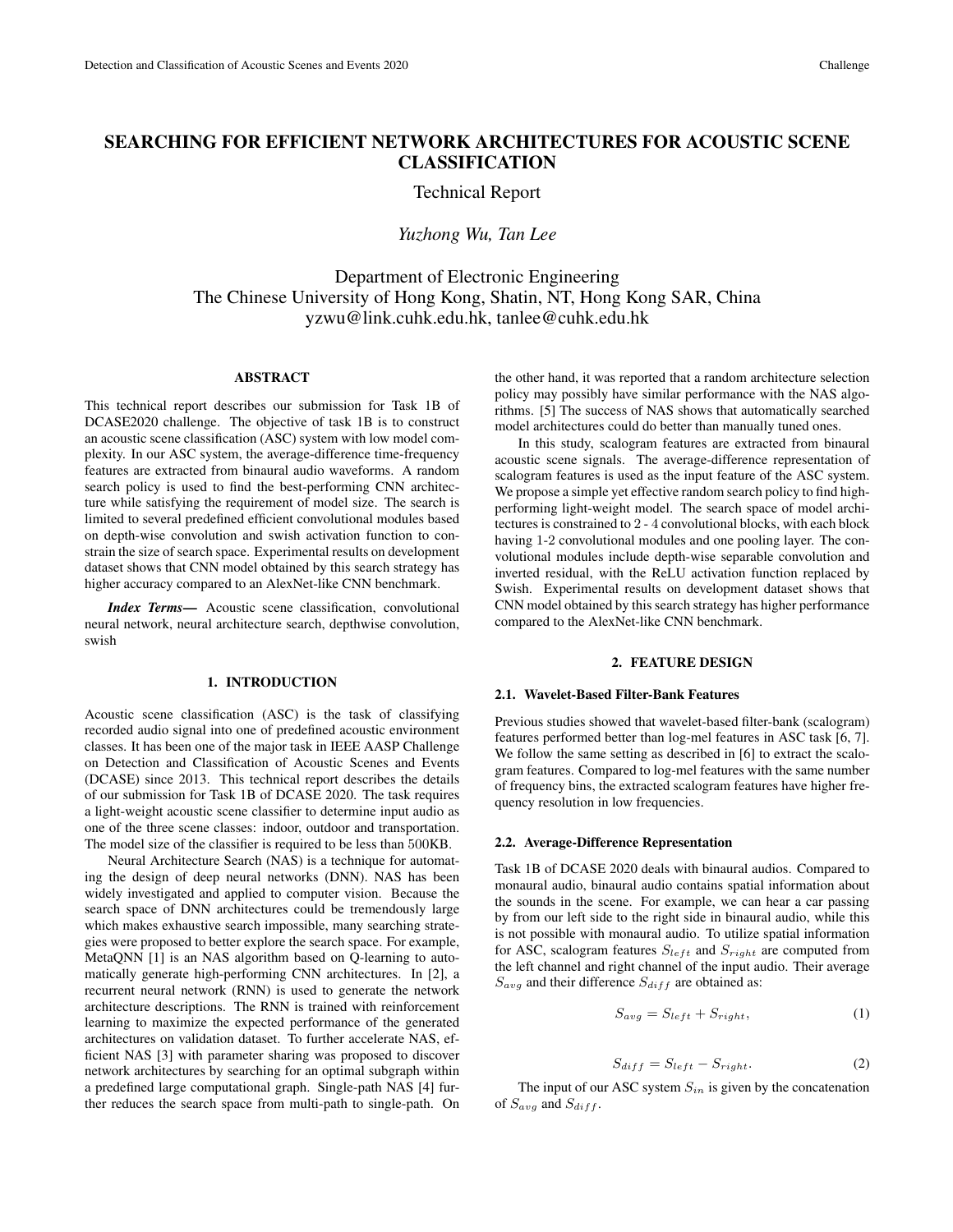To develop an ASC system with low model complexity, we use depth-wise and point-wise convolution to construct the classifier model. The depth-wise separable convolution (DSC) is the core module of MobileNet V1 [8], which is an efficient CNN designed for mobile vision applications. DSC includes a depth-wise convolution and a point-wise convolution. The depth-wise convolution applies a single filter to each input channel. The point-wise convolution is a  $1 \times 1$  convolution to combine the output of depth-wise convolution.

Inverted residual with linear bottleneck is another efficient module that is found as the basic building block of MobileNet V2 [9]. It takes a low-dimensional input, expands the feature to highdimension, and then apply filtering by depth-wise convolution. Subsequently it projects the feature back to low-dimensional representation using point-wise convolution. After the final point-wise convolution, no non-linear activation function is applied, and this explains the name of linear bottleneck. Besides, the module contains a shortcut connection between input and output.

We consider both DSC and inverted residual (with linear bottleneck) in ASC system design. Instead of using the original formulation, we replace the ReLU activation function with Swish. Swish significantly improves the accuracy of neural networks as compared to ReLU for various applications [10]. Denoting the input as  $x$ , the Swish function is defined as:

$$
Swish(x) = x \cdot sigmoid(\beta x), \tag{3}
$$

where  $\beta$  can be a constant or trainable parameter. For simplicity we set  $\beta = 1$ .

Figure 1 shows the two types of convolution modules used in our experiments. For a convolution layer, the input variable "inp" refers to the number of input channels and "out" refers to the number of output channels of this module. The inverted residual module has an expansion ratio of 3, which is smaller than the typical ratio 6 used in the original MobileNet V2. The stride of convolution layers is 1 and the kernel size of depth-wise convolution is either  $3 \times 3$  or  $5 \times 5$ .

# 4. SEARCHING FOR NETWORK ARCHITECTURES

#### 4.1. Network Architectures

The search space of network architecture is constrained to convolutional networks. The input is the average-difference scalogram feature of audio segment of size (2, 128, 128). The first layer of the network is fixed as a standard  $3 \times 3$  convolution layer called stem convolution layer. After the stem convolution layer is 2 - 4 convolutional blocks. We define a convolutional block as a stacking of convolutional module(s) and a pooling layer. A block may contain one or two convolutional modules(s) and one pooling layer. Then a global average pooling layer follows. The output layer is a fully connected layer with the output dimension of 3, representing the output probabilities of the 3 acoustic scene classes. Notice that probabilities for an audio file are the average of its segments' probabilities. Figure 2 shows an example of the model in the search space.

# 4.2. Search Space

We search for CNN models which meet the model architecture definition in Section 4.1. To reduce the search space, we limit the types



Figure 1: The two types of convolutional modules used for network architecture sampling. Left: Depth-wise separable convolution module; right: inverted residual with linear bottleneck with expansion ratio 3. The swish activation function is used instead of ReLU.

Table 1: List of modules that can be selected to build a model architecture.

| id                          | Module description                    |
|-----------------------------|---------------------------------------|
| 0                           | <b>Identity Mapping</b>               |
| 1                           | $3 \times 3$ DSC module               |
| $\mathcal{D}_{\mathcal{L}}$ | $5 \times 5$ DSC module               |
| 3                           | $3 \times 3$ Inverted Residual module |
| 4                           | $5 \times 5$ Inverted Residual module |

of modules in convolutional blocks to 5. The modules are shown as in Table 1. Identity mapping means the input is identical to the output. Modules with id 1 and 2 are DSC modules described in Section 3, with kernel size being  $3 \times 3$  and  $5 \times 5$ . Likewise, modules with id 3 and 4 are inverted residual (with linear bottleneck) modules described in Section 3. For the pooling layer, either  $2 \times 2$ average pooling or  $2 \times 2$  max pooling can be selected.

The details of our search space are shown in Table 2. The "Stem conv. output filters" specify the number of output filters in the stem convolution layer. "Growth ratio of filter number" controls the increment of filter number after each convolutional block. For example, given the number of output filters of stem convolution layer as 32, a growth ratio of 1.5 means the number of channels after the first block is  $32 \times 1.5 = 48$ , after the second block is  $48 \times 1.5 = 72$ , and so on. When sampling a model architecture from the search space, for each configuration item, every possible choice has equal probability of being chosen.

# 4.3. Search Scheme

With the search space defined, we use the following search scheme to find the high-performing architectures. First, a candidate model architecture is randomly sampled from the search space. Then its model size is checked. If the model size is too small (e.g., smaller than 250 KB) or too large (larger than 500 KB), we discard this candidate architecture. If the model size requirement is satisfied, we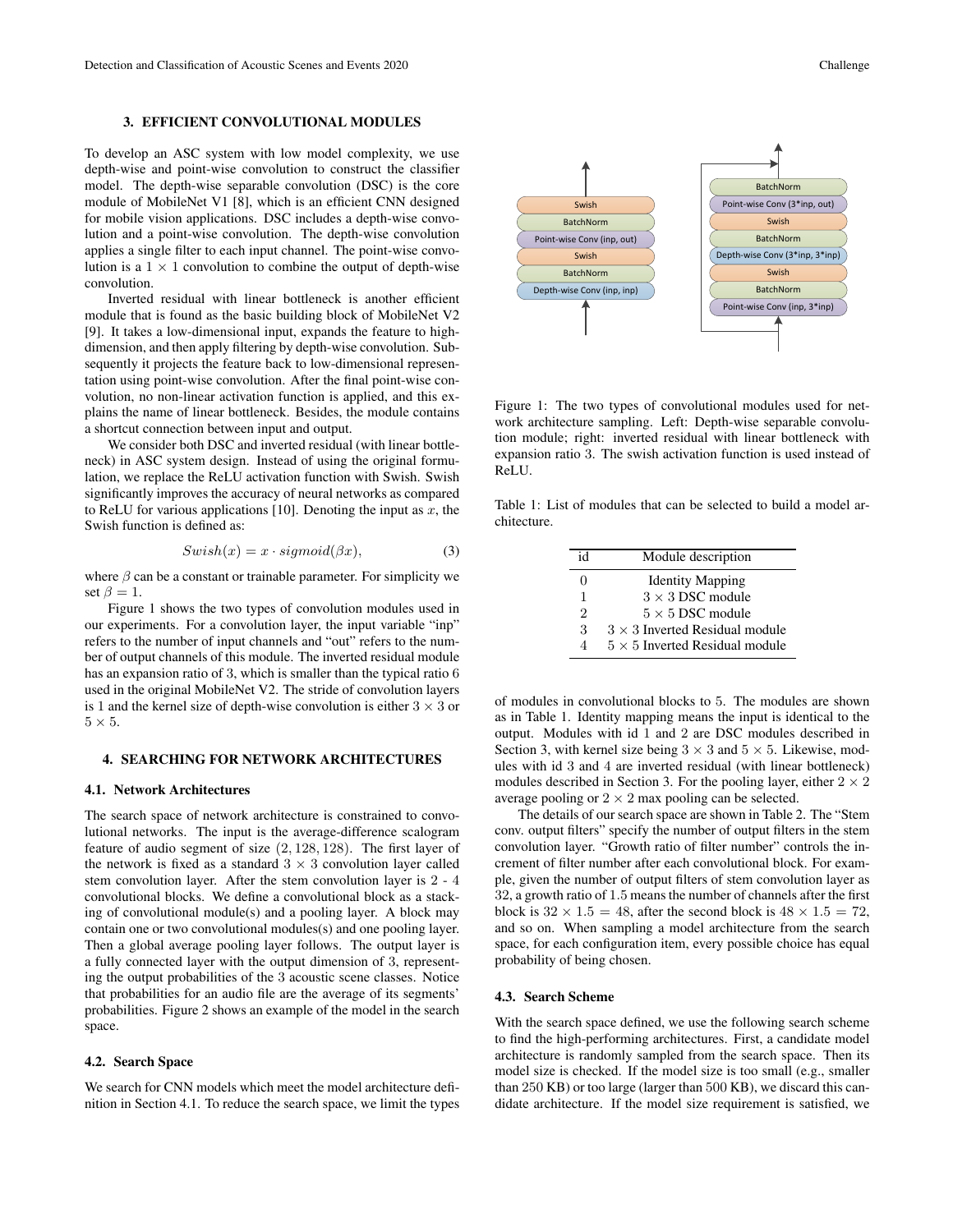

Figure 2: Illustration of a model in the search space. It has 4 convolutional blocks. The 3rd block contains a  $5 \times 5$  DSC module and an average pooling layer.

Table 2: The search space of CNN architectures.

| <b>Model Configuration</b>    | Possible Choice            |  |
|-------------------------------|----------------------------|--|
| Number of blocks              | 2,3,4                      |  |
| Stem conv. output filters     | $4 - 128$                  |  |
| Growth ratio of filter number | 1.0, 1.25, 1.50, 1.75, 2.0 |  |
| Block 1 module A id           | 0,1,2,3,4                  |  |
| Block 1 module B id           | 1.2.3.4                    |  |
| Block 1 pooling layer         | Avg. Pool, Max Pool        |  |
| Block 2 module A id           | 0.1.2.3.4                  |  |
| Block 2 module B id           | 1.2.3.4                    |  |
| Block 2 pooling layer         | Avg. Pool, Max Pool        |  |
|                               |                            |  |

train the candidate model for only 3 epochs. The small number of training epochs are empirically set to constrain the time consumption of our search scheme, which is inspired by the early stopping strategy in NAS as described in [11]. The trained candidate model together with its accuracy on validation set and validation loss will be saved. After a considerable number of candidate models being found, we pick the model architecture with highest validation set accuracy or lowest validation loss to train from scratch with sufficient training epochs ( $\gg$  3).

# 5. EXPERIMENTS

# 5.1. Data Preprocessing

The TAU Urban Acoustic Scenes 2020 3Class development dataset [12] is used for model training and testing. For each 10-second binaural audio signal in the dataset, we compute the scalogram feature for each channel. To extract the scalogram feature, STFT is applied on audio waveform with 2048 FFT points, window length of 25 ms and hop length of 10 ms. Wavelet filter-bank is applied on the logarithm magnitude of the STFT result to obtain the scalogram features. The resulted scalogram feature has the shape (1000, 128) where 1000 is the number of time frames and 128 is the number of

frequency bins. Then we compute the average and difference of the scalogram features as described in 2.2. Finally, features are cut into non-overlapping segments of 128 time frames. Notice that we use the Python library Kymatio [13] to generate wavelet filters using support size of 2048, maximum scale of the filters being 1024 and number of wavelets per octave  $Q = 16$ . As a result, the total number of filters in the wavelet filter-bank is 128.

# 5.2. Optimization

For training the candidate model, we use initial learning rate of 0.001, and the learning rate is multiplied with 0.1 after each epoch. The number of training epochs is 3. The model is trained with binary cross-entropy loss with Adam optimizer [14] ( $\beta_1 = 0.9$  and  $\beta_2 = 0.999$ ). Weight decay with coefficient 0.0015 is used for regularization purpose. Mixup [15] approach is used for data augmentation. After the final best-performing model is determined, the best model is trained from scratch for challenge submission. In this case, the number of training epochs is 60. Learning rate is multiplied with 0.5 after every 4 epochs.

# 5.3. Results and Discussion

Figure 3 shows the accuracies of candidate models (trained for 3 epochs) which satisfy the model size requirement. It can be seen that the accuracies of most candidate models are in the range of 92% - 94%. Besides, we observe that models having highest accuracy not necessarily have lowest validation loss given 3 training epochs. Thus, we picked two model architectures for challenge submission: model A has the highest validation set accuracy and model B has the lowest validation loss. Their architectures are shown in Table 3. After training them from scratch with 60 epochs, model A has an accuracy of 95.6% and model B has an accuracy of 95.8%. Notice that model B has a constant number of filters in each convolution layer (growth ratio of filter number being 1.0). It is quite counter-intuitive because for typical CNNs, the number of filters will increase after each convolutional block.

To have a grasp of how well the light-weight models perform, we also manually designed and trained an AlexNet-like model with large model size (33.8 MB). It is trained for 40 epochs and achieves an accuracy of 95.5%. Notice that the found light-weight model A has an accuracy of 95.6% (trained from scratch with 40 epochs for comparison), which is better than the AlexNet-like model. It should be noted that the model size of the model A is only 434.8 KB, which is approximately 1/80 of the size of the AlexNet-like model.

#### 6. SYSTEM SUBMISSION

We submit 4 systems to the DCASE2020 task1B challenge. The first system (Wu<sub>-CUHK-task1b-1)</sub> uses the model B trained on the entire development dataset with 60 epochs. The second system (Wu\_CUHK\_task1b\_2) averages the model prediction from model A and model B. Likewise, the third system (Wu\_CUHK\_task1b\_3) averages the model predictions from 3 independently trained model B.

The fourth system (Wu\_CUHK\_task1b\_4) averages the model predictions from 2 models: one model B trained with averagedifference scalogram features, and another model B trained with decomposed scalogram features (only the medium-duration and shortduration components are used). To obtain the decomposed scalogram features, we average the scalogram features from the left and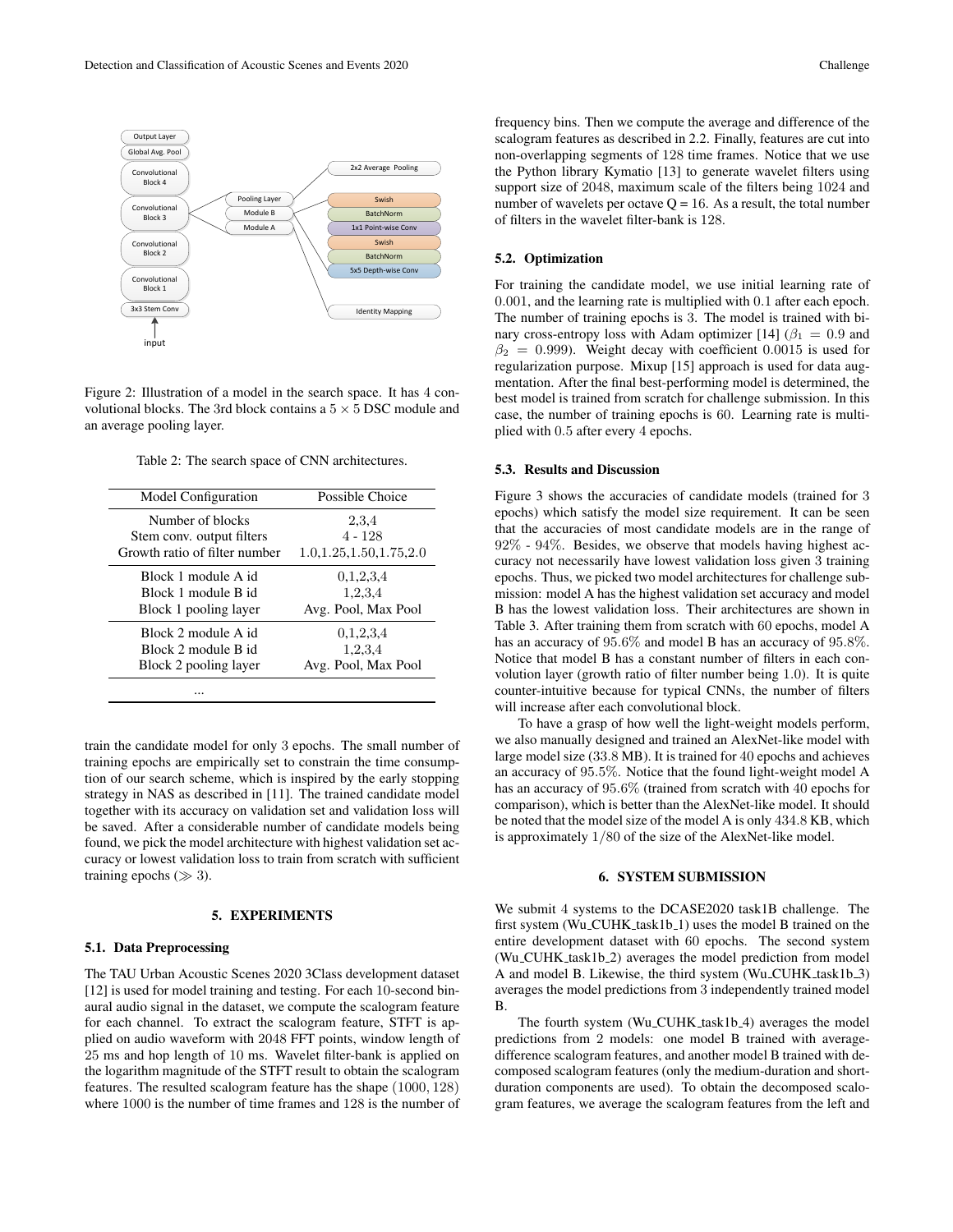Table 3: Architectures of light-weight models with highest validation accuracy (model A) and lowest validation loss (model B) given 3 training epochs. "IRwLB" means the inverted residual with linear bottleneck module. "DSC" means the depthwise separable convolution module. For each layer, the number inside "()" is the number of output filters.

|    | Model A                      | Model B                      |
|----|------------------------------|------------------------------|
| 1  | $3 \times 3$ Stem Conv. (76) | $3 \times 3$ Stem Conv. (64) |
| 2  | $3 \times 3$ IRwLB (76)      | $3 \times 3$ IRwLB (64)      |
| 3  | $3 \times 3$ DSC (133)       | $2 \times 2$ AvgPool         |
| 4  | $2 \times 2$ AvgPool         | $3 \times 3$ DSC (64)        |
| 5  | $5 \times 5$ DSC (133)       | $2 \times 2$ AvgPool         |
| 6  | $5 \times 5$ DSC (232)       | $5 \times 5$ DSC (64)        |
| 7  | $2 \times 2$ MaxPool         | $3 \times 3$ DSC (64)        |
| 8  |                              | $2 \times 2$ AvgPool         |
| 9  |                              | $3 \times 3$ IRwLB (64)      |
| 10 |                              | $3 \times 3$ DSC (64)        |
| 11 |                              | $2 \times 2$ AvgPool         |
| 12 | GlobalAvgPool                | GlobalAvgPool                |
| 13 | <b>Fully Connected</b>       | <b>Fully Connected</b>       |
| 14 | 10-way Softmax               | 10-way Softmax               |



Figure 3: The candidate models' accuracy on validation set and their model sizes. Each dot represents a candidate model.

right channel. Then the decomposition method described in [6] is applied with two median filters (kernel sizes being 201 and 11). Concatenation of  $S_{medium}$  and  $S_{short}$  is used as the input features. The purpose of using different input features is to introduce more diversity in the ensemble system.

For the second, third and fourth system, to satisfy the model size requirement, the model parameters and input features are converted to 16-bit float numbers (originally they are 32-bit float). Table 4 shows the size and performance of the systems on development dataset.

#### 7. REFERENCES

- [1] B. Baker, O. Gupta, N. Naik, and R. Raskar, "Designing Neural Network Architectures using Reinforcement Learning," *arXiv e-prints*, p. arXiv:1611.02167, Nov. 2016.
- [2] B. Zoph and Q. V. Le, "Neural Architecture Search with Re-

Table 4: Size and accuracy of ASC systems described in Section 6. Notice that in this table the systems are trained and tested using the officially provided train/test split on development dataset, while for challenge submission we train the systems using all data in development dataset.

| <b>System Name</b> | System Size (KB) | Accuarcy |
|--------------------|------------------|----------|
| Wu_CUHK_task1b_1   | 299.26           | 95.8%    |
| Wu_CUHK_task1b_2   | 367.03           | 96.2%    |
| Wu_CUHK_task1b_3   | 448.89           | 96.3%    |
| Wu_CUHK_task1b_4   | 299.26           | 96.5%    |

inforcement Learning," *arXiv e-prints*, p. arXiv:1611.01578, Nov. 2016.

- [3] H. Pham, M. Y. Guan, B. Zoph, Q. V. Le, and J. Dean, "Efficient Neural Architecture Search via Parameter Sharing," *arXiv e-prints*, p. arXiv:1802.03268, Feb. 2018.
- [4] D. Stamoulis, R. Ding, D. Wang, D. Lymberopoulos, B. Priyantha, J. Liu, and D. Marculescu, "Single-Path NAS: Designing Hardware-Efficient ConvNets in less than 4 Hours," *arXiv e-prints*, p. arXiv:1904.02877, Apr. 2019.
- [5] K. Yu, C. Sciuto, M. Jaggi, C. Musat, and M. Salzmann, "Evaluating the Search Phase of Neural Architecture Search," *arXiv e-prints*, p. arXiv:1902.08142, Feb. 2019.
- [6] Y. Wu and T. Lee, "Time-frequency feature decomposition based on sound duration for acoustic scene classification," in *ICASSP 2020 - 2020 IEEE International Conference on Acoustics, Speech and Signal Processing (ICASSP)*, 2020, pp. 716–720.
- [7] H. Chen, Z. Liu, Z. Liu, P. Zhang, and Y. Yan, "Integrating the data augmentation scheme with various classifiers for acoustic scene modeling," DCASE2019 Challenge, Tech. Rep., June 2019.
- [8] A. G. Howard, M. Zhu, B. Chen, D. Kalenichenko, W. Wang, T. Weyand, M. Andreetto, and H. Adam, "MobileNets: Efficient Convolutional Neural Networks for Mobile Vision Applications," *arXiv e-prints*, p. arXiv:1704.04861, Apr. 2017.
- [9] M. Sandler, A. Howard, M. Zhu, A. Zhmoginov, and L.-C. Chen, "MobileNetV2: Inverted Residuals and Linear Bottlenecks," *arXiv e-prints*, p. arXiv:1801.04381, Jan. 2018.
- [10] P. Ramachandran, B. Zoph, and Q. V. Le, "Searching for Activation Functions," *arXiv e-prints*, p. arXiv:1710.05941, Oct. 2017.
- [11] B. Baker, O. Gupta, R. Raskar, and N. Naik, "Accelerating Neural Architecture Search using Performance Prediction,' *arXiv e-prints*, p. arXiv:1705.10823, May 2017.
- [12] T. Heittola, A. Mesaros, and T. Virtanen. (2020, Feb.) TAU Urban Acoustic Scenes 2020 3Class, Development dataset. [Online]. Available: https://doi.org/10.5281/zenodo.3670185
- [13] M. Andreux, T. Angles, G. Exarchakis, *et al.*, "Kymatio: Scattering Transforms in Python," *arXiv e-prints*, p. arXiv:1812.11214, Dec 2018.
- [14] D. P. Kingma and J. Ba, "Adam: A Method for Stochastic Optimization," *arXiv e-prints*, p. arXiv:1412.6980, Dec. 2014.